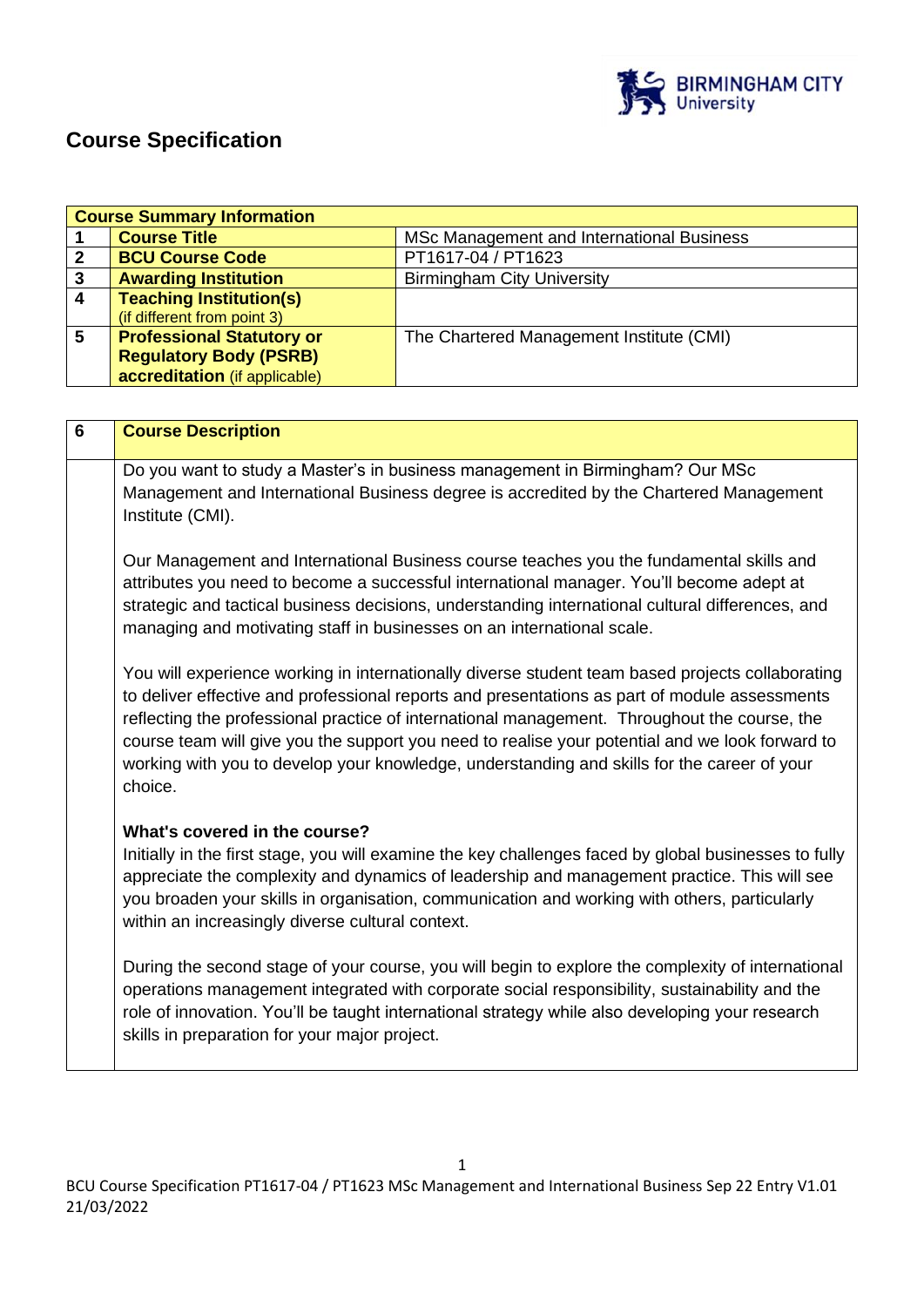

The final core Major Project module is tailored to your career aspirations. The module provides three project options;

- A work-based study route enabling you to relate the project to a current employer;
- A 'consultancy project' option where you find a client who has an international business problem that you feel you can solve;
- A traditional dissertation involving an in-depth exploration of both the theory and practice of international business using primary research.

Whatever route you choose, it will give you the opportunity to identify a topic and industry of your choice related to your specialist area of International Business tailoring your degree to enhance your employability for your final chosen career destination. Previous projects have involved International marketing strategy, global supply chain management in the food sector and sustainability issues in the sourcing of cotton.

|                | <b>Course Awards</b>                                                                                                                                     |       |                                  |
|----------------|----------------------------------------------------------------------------------------------------------------------------------------------------------|-------|----------------------------------|
| 7a             | <b>Name of Final Award</b>                                                                                                                               | Level | <b>Credits</b><br><b>Awarded</b> |
|                | Master of Science Management and International Business<br>Master of Science Management and International Business with<br><b>Professional Placement</b> |       | 180<br>240                       |
| 7 <sub>b</sub> | <b>Exit Awards and Credits Awarded</b>                                                                                                                   |       |                                  |
|                | Postgraduate Certificate Business Management                                                                                                             |       | 60                               |
|                | Postgraduate Diploma Business Management                                                                                                                 |       | 120                              |

| <b>Derogation from the University Regulations</b> |
|---------------------------------------------------|
| None.                                             |

| <b>Delivery Patterns</b><br>9 |                             |                          |           |
|-------------------------------|-----------------------------|--------------------------|-----------|
| <b>Mode(s) of Study</b>       | <b>Location(s) of Study</b> | <b>Duration of Study</b> | Code(s)   |
| Full Time                     | <b>City Centre</b>          | 12 months                | PT1617-04 |
| Full Time (Sep)               | <b>City Centre</b>          | 16 months                | PT1623    |
| Full Time $-$                 | City Centre and             | 18 months                | PT1619-04 |
| <b>Professional Placement</b> | <b>Placement Provider</b>   |                          |           |

BCU Course Specification PT1617-04 / PT1623 MSc Management and International Business Sep 22 Entry V1.01 21/03/2022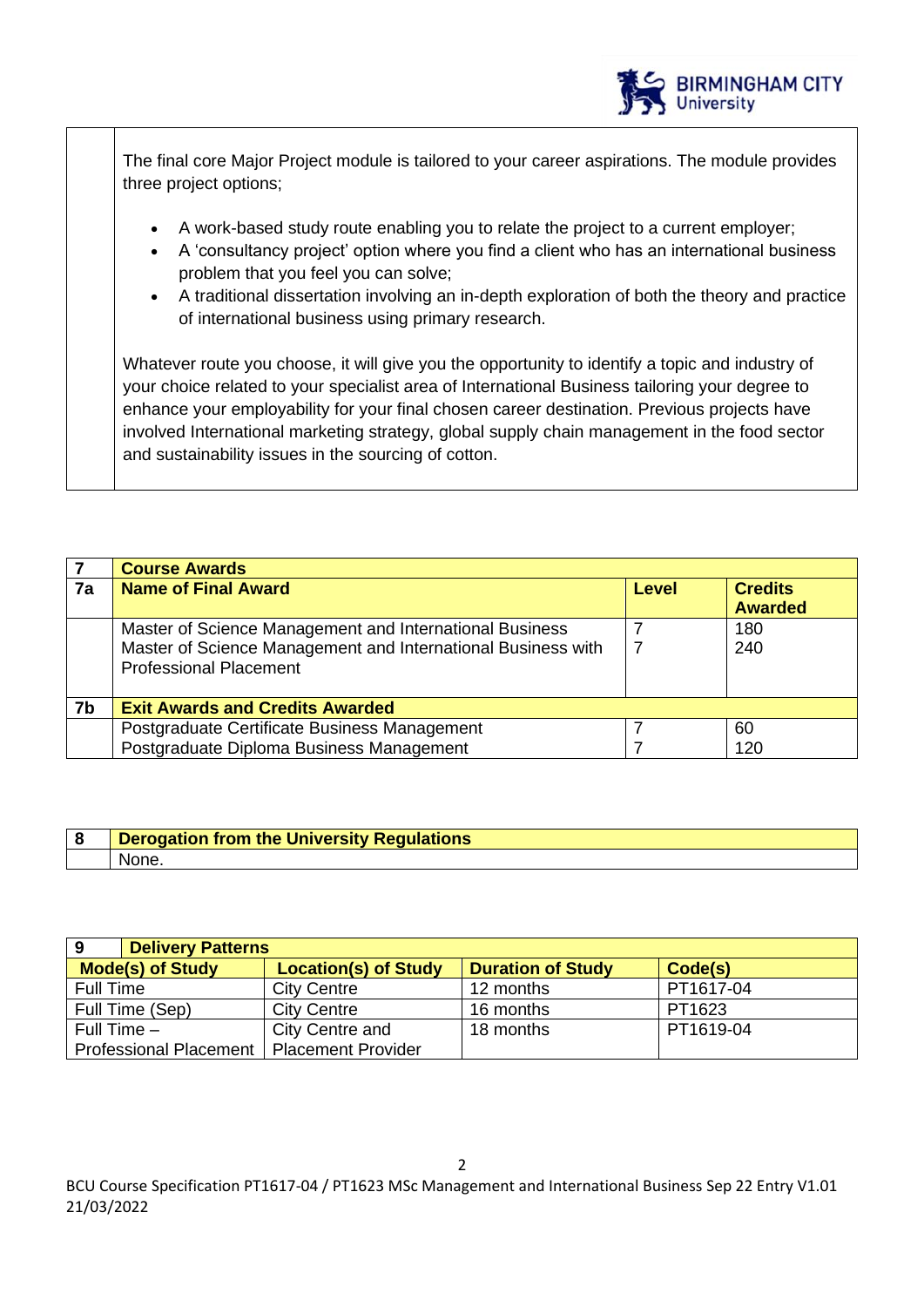

# **10 Entry Requirements**

The admission requirements for this course are stated on the course page of the BCU website at [https://www.bcu.ac.uk/.](https://www.bcu.ac.uk/)

| 11                      | <b>Course Learning Outcomes</b>                                                                                                                                                                                                                          |
|-------------------------|----------------------------------------------------------------------------------------------------------------------------------------------------------------------------------------------------------------------------------------------------------|
|                         | Learning Outcomes - Knowledge & Understanding                                                                                                                                                                                                            |
| $\mathbf 1$             | Apply knowledge and understanding of advanced theories, concepts and methods to the inter-                                                                                                                                                               |
|                         | disciplinary challenges of business and management practice.                                                                                                                                                                                             |
| $\overline{2}$          | Examine and evaluate strategic and tactical business decisions in a variety of contexts and<br>within their specialist discipline with a focus on sustainability and business ethics.                                                                    |
| $\mathbf{3}$            | Appreciate the complexity and dynamics of business and management competences and<br>capabilities that are enabled to respond appropriately to internal and external change.                                                                             |
| $\overline{\mathbf{4}}$ | Contribute effectively to identifying, developing and selecting appropriate solutions including<br>digital solutions to solve business and management problems.                                                                                          |
| 5                       | Implement critical awareness of the current key issues, challenges and practices in the field of<br>business and management including digital business transformation.                                                                                   |
| $6\phantom{1}6$         | Employ advanced research and critical enquiry to further develop their professional<br>understanding of international business specialism to aid and inform business and management<br>decision making.                                                  |
|                         | <b>Learning Outcomes - Key Skills</b>                                                                                                                                                                                                                    |
| $\overline{7}$          | Develop analytical skills necessary to investigate, understand and formulate solutions including<br>digital solutions for management problems.                                                                                                           |
| 8                       | Think critically and creatively to synthesise, evaluate and organise their ideas and concepts and<br>those of others.                                                                                                                                    |
| $\boldsymbol{9}$        | Solve complex problems and make decisions in ambiguous and uncertain business and<br>management environments.                                                                                                                                            |
| 10                      | Communicate and express evidence based ideas and arguments coherently and persuasively<br>whilst effectively utilising relevant Communication Information and Digital Tools.                                                                             |
| 11                      | Develop personal effectiveness through self-management strategies and skills to meet business<br>challenges.                                                                                                                                             |
| 12                      | Learn through reflection on practice (their own and others), from their experience and from<br>feedback from others.                                                                                                                                     |
| 13                      | Understand and appreciate the importance of different communities of interest and networks,<br>the role of negotiation, collaboration, ethics, technology and organisational culture and values<br>and demonstrate empathy for resolution of conflict.   |
| 14                      | Execute essential skills in qualitative and quantitative research collecting, validating and<br>interpreting data effectively utilising appropriate methodologies.                                                                                       |
| 15                      | Lead projects and teams developing skills in task prioritisation, working to deadlines, dealing<br>with risk and uncertainty, leading, organising, influencing and motivating others from diverse<br>cultures and backgrounds, in a professional manner. |

BCU Course Specification PT1617-04 / PT1623 MSc Management and International Business Sep 22 Entry V1.01 21/03/2022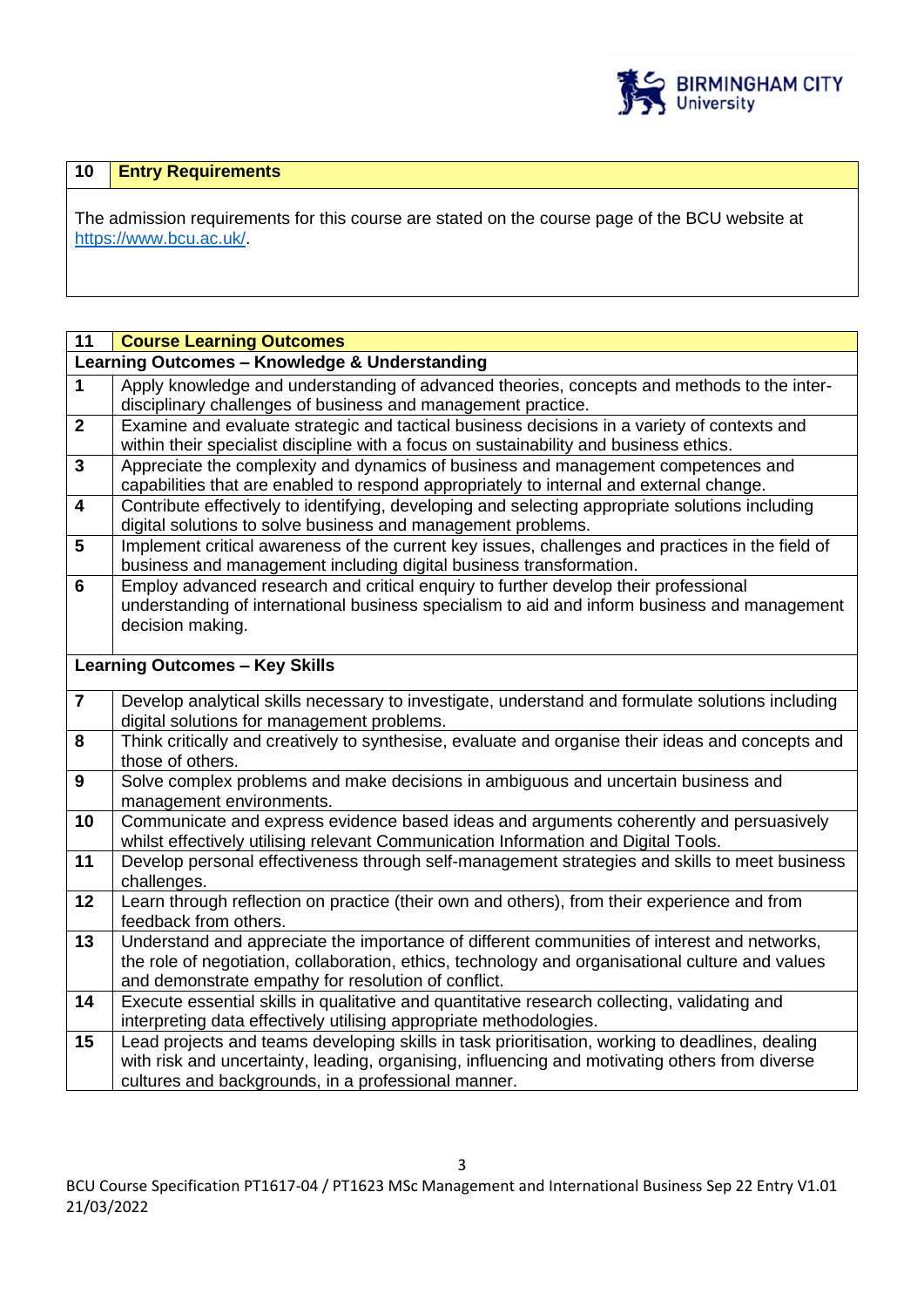

# **12 Course Requirements**

# **12a Level 7:**

*In order to complete this course a student must successfully complete all the following CORE modules (totalling 180 credits):*

| <b>Module Code</b> | <b>Module Name</b>                               | <b>Credit Value</b> |
|--------------------|--------------------------------------------------|---------------------|
|                    |                                                  |                     |
| <b>ACC7032</b>     | <b>Managerial Finance</b>                        | 20                  |
| <b>BUS7076</b>     | <b>The Integrated Business</b>                   | 20                  |
| <b>HRM7052</b>     | <b>Leadership Development</b>                    | 20                  |
| <b>MAN7131</b>     | <b>International Strategic Management</b>        | 20                  |
| <b>BUS7095</b>     | <b>Business and Management Research Project</b>  | 60                  |
| <b>BUS7079</b>     | International Operations Strategy and Innovation | 20                  |
| <b>MAN7129</b>     | <b>Cross Cultural Management</b>                 | 20                  |

**Level 6:**

*In order to qualify for the award of MSc Management and International Business with Professional Placement, a student must successfully complete Level 7 modules listed above, totalling 180 credits, as well as the following Level 6 module:*

| 60<br><b>PLA6001</b><br><b>Professional Placement</b> |  |
|-------------------------------------------------------|--|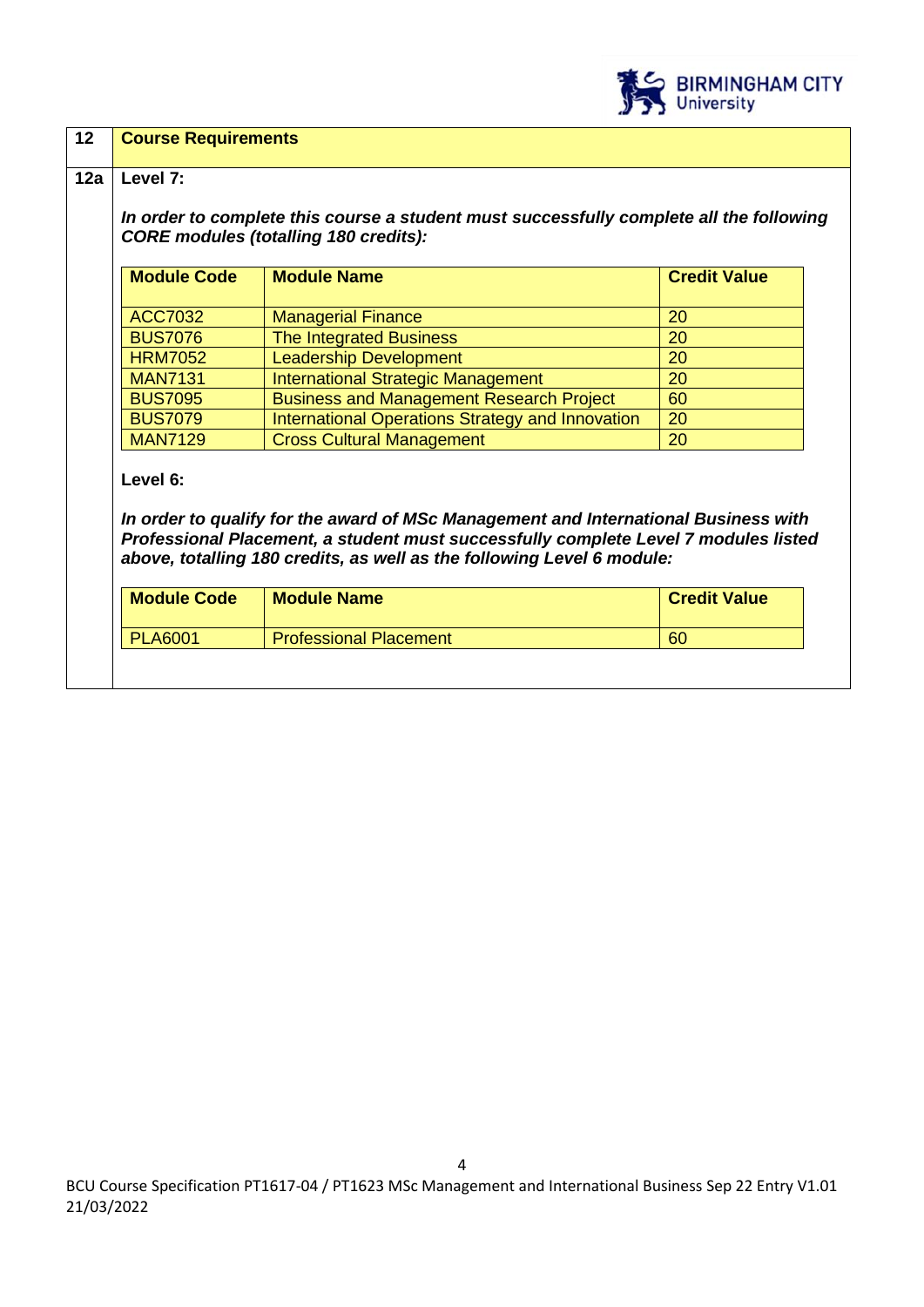

# **12b Structure Diagram**

*Please note list of optional modules is indicative only. Students' choice will not be guaranteed for optional modules but a fair and transparent process will be adopted and shared with students.*

# **Full Time 12 Month Course Structure**

| <b>SEMESTER ONE</b>             | <b>SEMESTER TWO</b>                       | <b>SEMESTER THREE</b>                   |
|---------------------------------|-------------------------------------------|-----------------------------------------|
| Core                            | Core                                      | Core                                    |
| Managerial Finance (20 credits) | <b>International Strategic</b>            | <b>Business and Management Research</b> |
| Leadership Development (20)     | Management (20 credits)                   | Project (60 credits)                    |
| credits)                        | International Operations Strategy         |                                         |
| The Integrated Business (20     | and Innovation (20 credits)               |                                         |
| credits)                        | Cross Cultural Management (20<br>credits) |                                         |

# **Full Time 16 Month Course Structure**

| <b>SEMESTER ONE</b>                                        | <b>SEMESTER TWO</b>                     | <b>SEMESTER THREE</b>                                                      | <b>RETURNING</b><br><b>SEMESTER ONE</b>                         |
|------------------------------------------------------------|-----------------------------------------|----------------------------------------------------------------------------|-----------------------------------------------------------------|
| Core                                                       | Core                                    | Core                                                                       | Core                                                            |
| Leadership<br>Development (20                              | The Integrated Business<br>(20 credits) | International Strategic<br>Management (20 credits)                         | <b>Business and Management</b><br>Research Project (60 credits) |
| credits)<br>MAN7081: Enhancing<br><b>Management Skills</b> | Managerial Finance (20<br>credits)      | <b>International Operations</b><br>Strategy and Innovation<br>(20 credits) |                                                                 |
| (0 Credits)                                                |                                         | <b>Cross Cultural</b><br>Management (20 credits)                           |                                                                 |
|                                                            |                                         |                                                                            |                                                                 |

#### **Full Time with Professional Placement Course Structure**

| <b>SEMESTER ONE</b>                                               | <b>SEMESTER TWO</b>                                                        | <b>SEMESTER THREE</b>                                  | <b>SEMESTER FOUR</b>                 |
|-------------------------------------------------------------------|----------------------------------------------------------------------------|--------------------------------------------------------|--------------------------------------|
| Core                                                              | Core                                                                       | Core                                                   |                                      |
| Managerial Finance (20<br>credits)                                | <b>International Strategic</b><br>Management (20 credits)                  | <b>Business and Management</b><br>Research Project (60 | Professional<br>Placement Module (60 |
| Leadership Development<br>(20 credits)<br>The Integrated Business | <b>International Operations</b><br>Strategy and Innovation<br>(20 credits) | credits)                                               | credits)                             |
| (20 credits)                                                      | Cross Cultural<br>Management (20 credits)                                  |                                                        |                                      |

BCU Course Specification PT1617-04 / PT1623 MSc Management and International Business Sep 22 Entry V1.01 21/03/2022